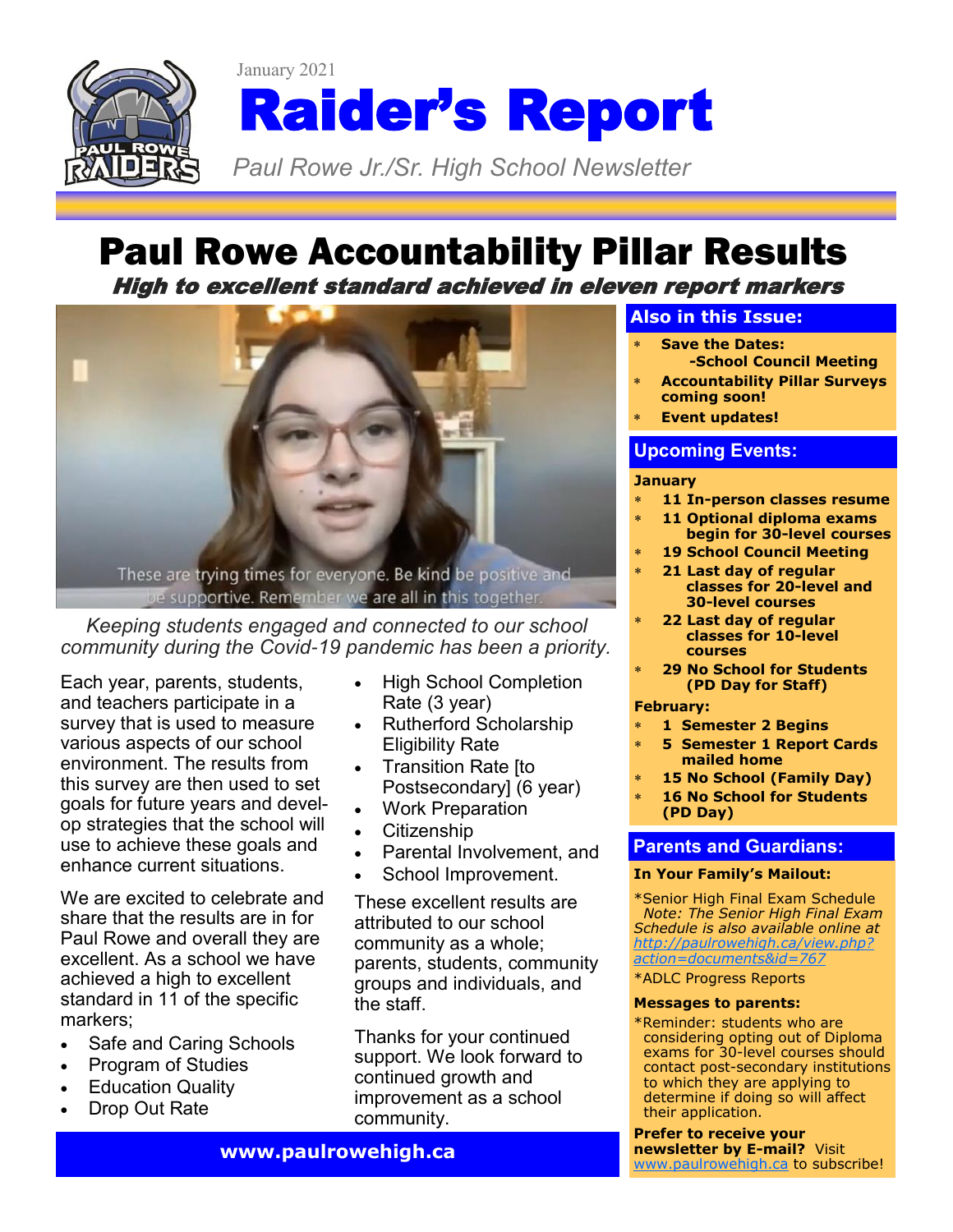## **Save the Dates**

## **School Council Meeting Tuesday, January 19 at 7:00 PM**

**Paul Rowe Library Learning Commons OR call the school for details on how to join virtually**



*Our school administration uses School Council meetings to consult with parents/guardians on a number of important topics that directly affect students' experience within our school. All parents/guardians are encouraged to attend and to provide input.*

Other 2020-2021 meeting dates are: February 23, March 30, May 4

## **Superintendent's Message:** *Parents: Have a Voice in Education*



In January and February many parents will receive a survey in their mailbox from Alberta Education. Please take a few moments to complete this survey - your participation is very important to us.

Your response to the survey provides valuable information regarding what is

working in schools and what needs improvement. Your answers to the questions in the survey are confidential and are considered during school and divisional planning. Therefore, this survey provides an opportunity for you to impact decision making regarding your child's education and school.

The survey is mailed to parents in grades 4, 7 and 10 (unless the school has fewer than 120 students in grades 4-12 in which case the survey will be expanded to include all students and parents). To ensure we receive as many responses back from parents as possible, the survey comes with a postage paid return envelope.

Thank you in advance for your time spent in completing the survey. Through working and learning together, your input and involvement makes our schools great places to grow, learn and be.

> Paul Bennett, Superintendent of Schools Peace River School Division

# Did you know...

The results from the survey that arrives in your mailbox from Alberta Education is reviewed by the government, school division management staff and your child's school administration and staff? YOUR RESPONSES to the survey questions identify areas of satisfaction and areas to improve. This impacts school and divisional planning which in turn impacts your child's educational programming and overall school experience PLUS it provides you with a voice in your child's education.

Thank you in advance for your time in providing your valuable input. Parental input is key in providing students with the best educational experience possible.

**Your Voice Matters!** 

Parents of students in grades 7 and 10 at Paul Rowe Jr./Sr. High School will be receiving surveys in their mail soon. All recipients are encouraged to complete the survey and return it to Alberta Education using the prepaid return envelope.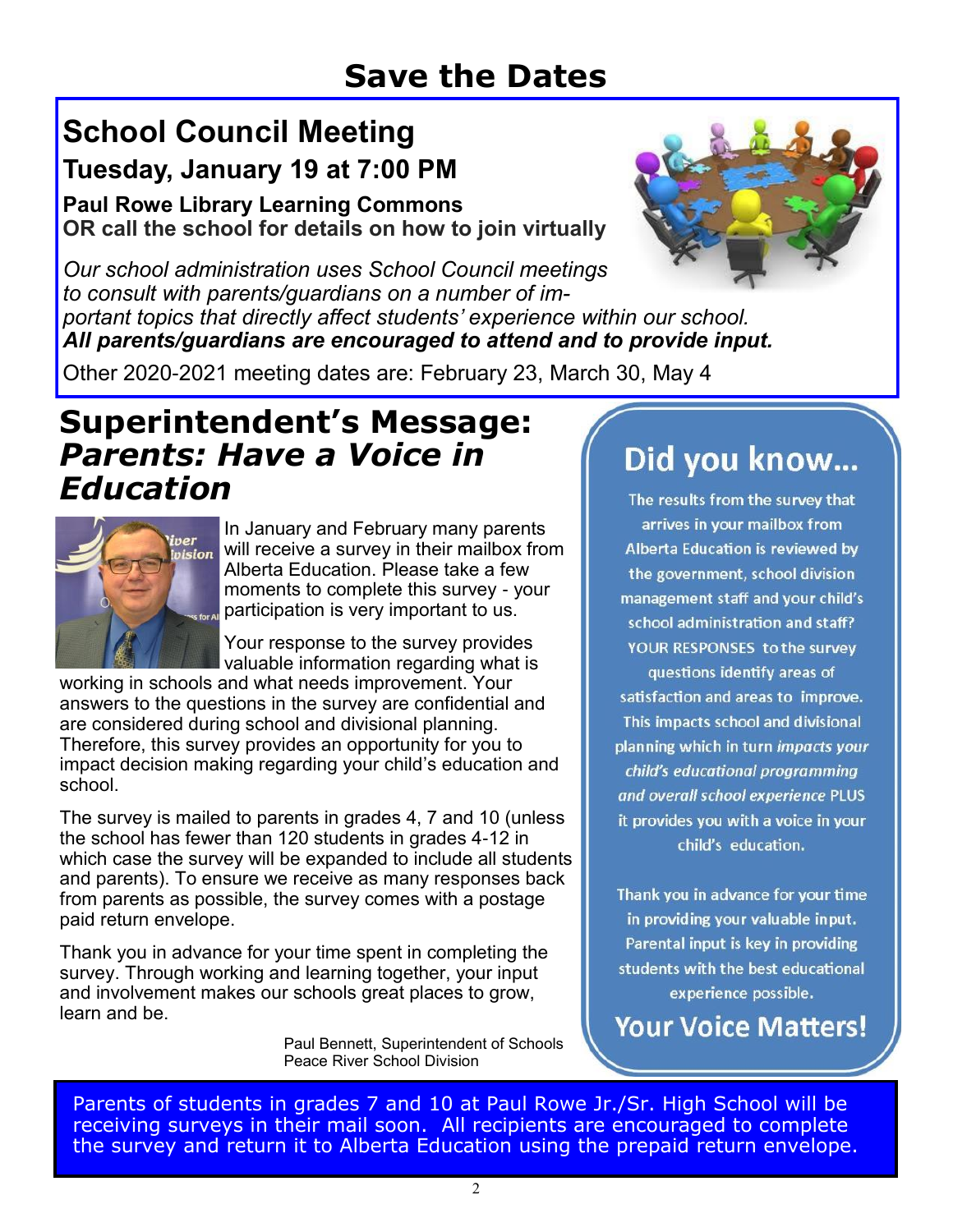## **Manning Royal Canadian Legion Branch #139 Poster & Literary Contest Winners Announced**

Many students from local schools participated in the Royal Canadian Legion Remembrance Day Poster & Literary Contest this year. Students from Paul Rowe Jr./Sr. High School, Manning Elementary School, Rosary School, Breaking Point School and Deadwood Mennonite School competed at the local level. Congratulations to our finalists from Paul Rowe:

- Colour Poster Intermediate:
	- 2nd Elika D.
- •Colour Poster Senior:
	- 1st Amanda K.
	- 2nd Rejn G.
	- 3rd (tie) Jaimey W. & Vylett G.
- •Black & White Poster Intermediate:
	- 2nd Jasper B.
- •Black & White Poster Senior:
	- 2nd Candyce N.
	- 3rd Bria G.



•Poem Senior:

- 1st Rory G.
- 2nd Emma R.
- 3rd Leland K.

Congratulations also go out to the following students who placed at the school level competition: Keira J., Mackenzie W., Alexis N. and Shelby R. Thank you to all students who participated!

# **Non-traditional Christmas Celebration**



Due to the Covid-19 pandemic, our annual Christmas spirit day looked much different than in years past. Instead of a full turkey dinner, in the week leading up to Christmas break, our students were able to stop by the school to pick up a treat bag which included decorated cookies from Designs By The Dozen. On December 18th, students and staff met virtually to view our Christmas showcase videos and to participate in various holiday-themed activities. Thank you to SCOER for organizing the day and to all of the students who participated! Congratulations goes out to participation draw winner Alicea M.!



Thank you to everyone who supported SCOER's food drive for our local community hampers and food bank! Even in the midst of online schooling, we were able to collect and deliver 178 items to the food bank. Way to show your SOLE Raiders! Congratulations to the grade seven class who will receive a special treat of hot chocolate from SCOER when in-person classes resume.

We would also like to send a special thank you to our school bus drivers who made a donation to our local food bank in our name!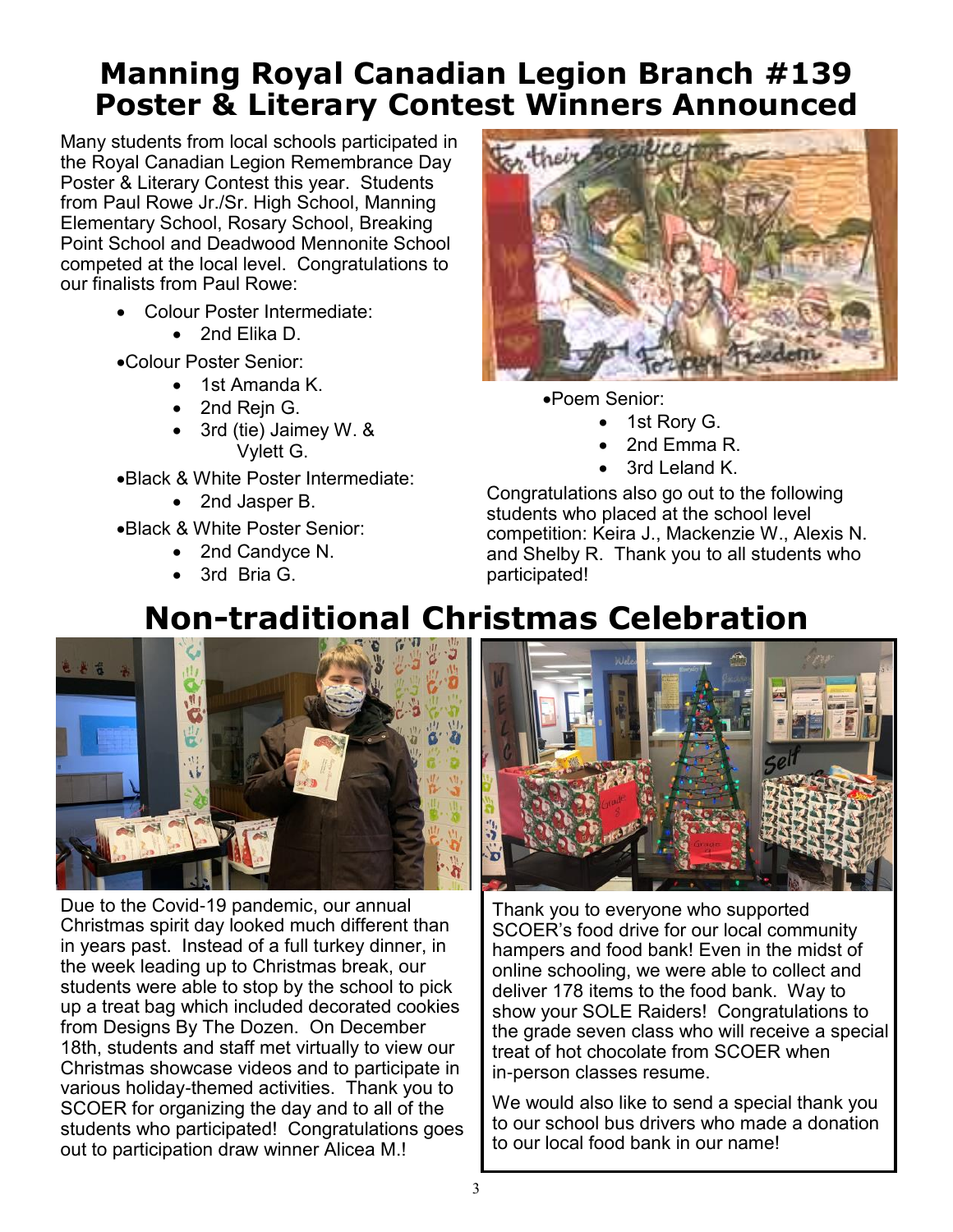## **"What Lies Beyond" Art Exhibition**



The "What Lies Beyond" travelling art exhibition from the Art Gallery of Grande Prairie was on display for students prior to the shift to at-home learning. Unfortunately public access was not possible, however the exhibition guide with images of artwork and artist information is available online at [https://aggp.ca/wp-content/](https://aggp.ca/wp-content/uploads/2020/09/Ed-and-Exh-packages-what-Lies-Beyond.pdf) [uploads/2020/09/Ed-and-Exh-packages-what-](https://aggp.ca/wp-content/uploads/2020/09/Ed-and-Exh-packages-what-Lies-Beyond.pdf)[Lies-Beyond.pdf.](https://aggp.ca/wp-content/uploads/2020/09/Ed-and-Exh-packages-what-Lies-Beyond.pdf) Thank you to Mrs. Vikki Presakarchuk for organizing the exhibition and to program sponsor Alberta Foundation for the Arts.

## **Staff Participate in Gratitude Challenge**



Practicing gratitude is a great way to support our personal wellness, especially in the midst of these unusual times! It is something we work on with our students each day at Paul Rowe.

Recently Peace River School Division Central Operations organized a division wide gratitude challenge for November.

In conjunction with that, we had our own staff challenge! Congratulations to our school based gratitude challenge winner - our Office Manager Mrs. Shirley Bruun!

*Paul Rowe staff are grateful for the thoughtfulness of our entire school community! Special thanks go out to the Neufeld family, Collins family, Karpiak family, Walisser family, Manning Elementary School staff & Rosary School staff for the Christmas treats!*

## **Spotlight on Health & Safety: Mental Health and Wellness**

Wellness can be defined as an optimum state of health - physically, socially, emotionally, and mentally. Our well-being is about making healthy choices in each of these areas.

In order for us to learn and be our best, we must feel and be well. We have a great opportunity to not only academically educate our students, but to support, guide, and teach them to honour their mental health and wellness and we support this in a number of ways.

We recognize that healthy eating and active living are also important components to positive mental health and wellness. We support this through education and expanding physical education activities in our schools. We also encourage and support our students to be leaders, to get involved in the community and work together as a team – these are attributes that instill confidence, a sense of belonging and create a greater sense of purpose and inner joy.

The Alberta Government has a great resource on Working Together to Support Mental Health in Alberta Schools at: [https://education.alberta.ca/media/3576206/](https://education.alberta.ca/media/3576206/working_together_to_support_mental_health.pdf) working together to support mental health.pdf

Whether you are a student, parent or staff member, be sure to reach out to family, friends and access professional help if stress is affecting your life. In all our schools we have Youth Education Support Workers/Success Coaches to help students and facilitate extra assistance they may need. While gaining support from others you can encourage them too, everyone has had it tough at some point in their lives. A kind word may go further than you realize.

Offered to our staff members and their families is an Employee and Family Assistance Program, a proactive health program providing confidential wellness and prevention supports, health and life coaching and counseling.<http://www.homewoodhealth.com/corporate/services/overview> For more resources staff can check out "Apple-a-Day" and "The Sandbox" <https://thewellnesssandbox.ca/>